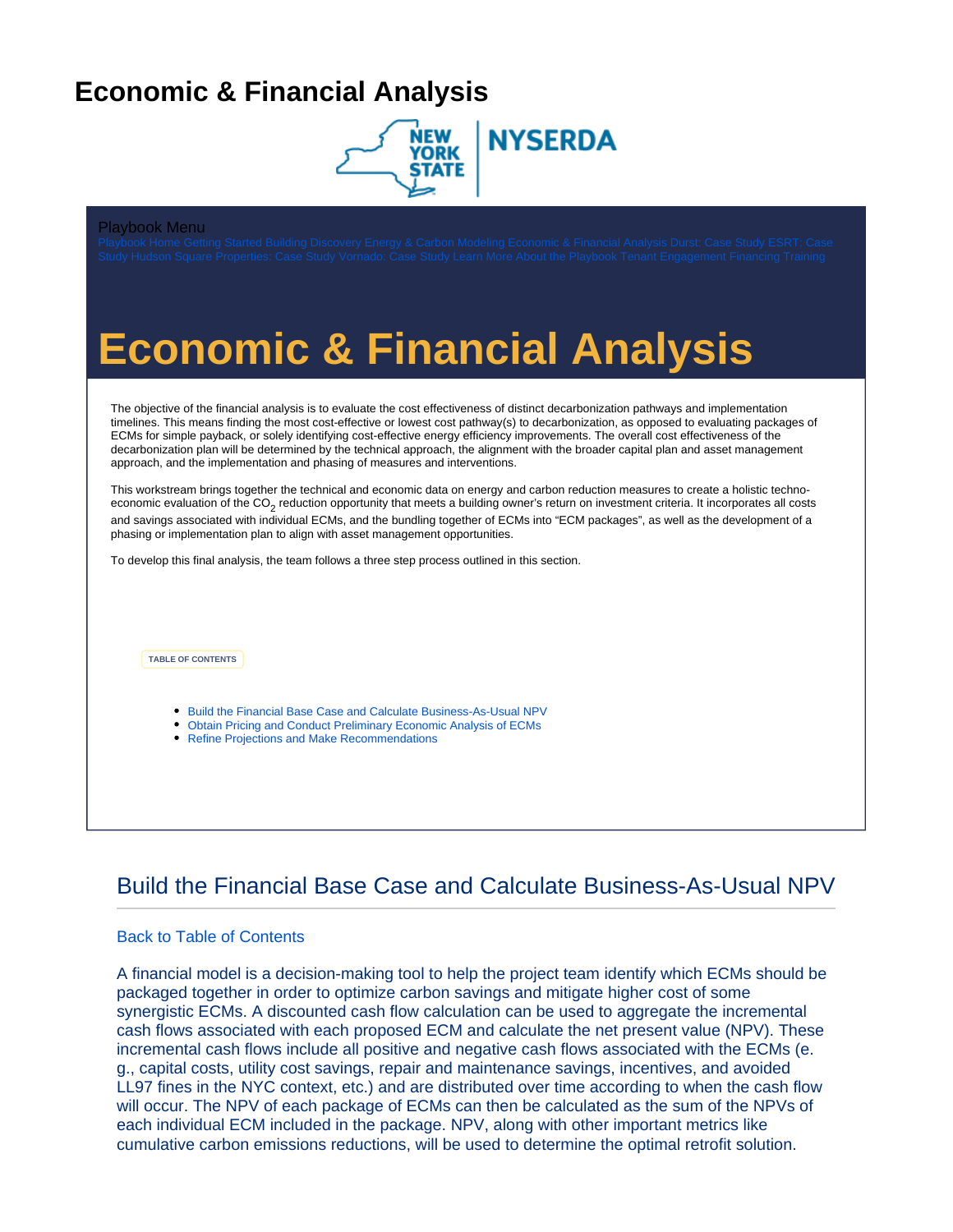**INPUTS**

**Baseline Energy Consumption and Utility Costs** - The adjusted baseline energy model and associated energy consumption should be utilized to determine the baseline utility costs. This information can be obtained directly from the energy model and is the reference point from which all energy savings for the proposed ECMs will be calculated.

**Building Operational Expenses Budget**- Defining what this budget would be under the businessas-usual scenario is necessary to understand the impact of a potential ECM on current operational expenses,. This budget should cover expenses for any regular maintenance of the existing building systems and be forecast through the duration of the financial analysis study period.

**Building Capital Expenses Budget -** Given the lifespan of current building equipment and components, there should be an existing budget for the replacement of equipment reaching end of life. Reviewing this budget is beneficial to the project team as it will highlight opportunities to synchronize the implementation of ECMs with the existing budget and provide access to an additio nal pool of funding that may otherwise not be available.

**Discount Rate-** The building owner should provide the discount rate to be use in the financial model. This rate will be used to determine the net present value (NPV) of future cash flows associated with the implementation of ECMs. Because NPV calculations are highly sensitive to the assumed investment rate of return on capital, this variable should not be assumed.

**Utility Escalation Rate-** Utility escalation rates should be applied to the baseline utility costs of the building in order to capture projected increases in utility rates throughout the study period. Typical electrical escalation rates can range from 3% to 5%, while fuel escalations can range from 1% to 2%. It may be beneficial to review historic annual energy bills to fine tune these escalators for your project.

**Construction Escalation Rate** - This rate typically ranges between 2.5% - 3.0% but may vary depending on the duration of the study period and the specific technologies and industries involved in the implementation. For example, a zoning change that fuels a construction boom could increase this factor as could a recovery from a recession.

**Time Horizon for Financial Model -** The project team and owner must establish a time horizon for the financial analysis. This will be informed by the expected payback period for ECMs, the implementation timeline anticipated for certain ECMs (i.e., those that would most economically be completed at the time of tenant lease renewal), as well as project objectives associated with meeting LL97 emissions limits or other similar goals. A ten year time frame is a reasonable starting point, however a longer view often creates substantially more carbon reduction.

**ACTIVITIES**

**Incorporate Known Inputs into the Financial Model - Prior to the inclusion of ECMs into the** financial model, the financial base case can be constructed for "business as usual" operations. Given the building's current energy consumption and associated energy cost, the operations and maintenance budget, the capital expenses budget, and the anticipated fines associated with LL97, it is possible to get a sense for what the building will spend during the study period using and maintaining the existing systems. This will be the baseline against which all ECMs and their associated incremental cash flows are compared. The business-as-usual financial model should be reviewed with the building's financial and operations teams to ensure that all inputs have been accurately interpreted and incorporated.

**OUTPUTS**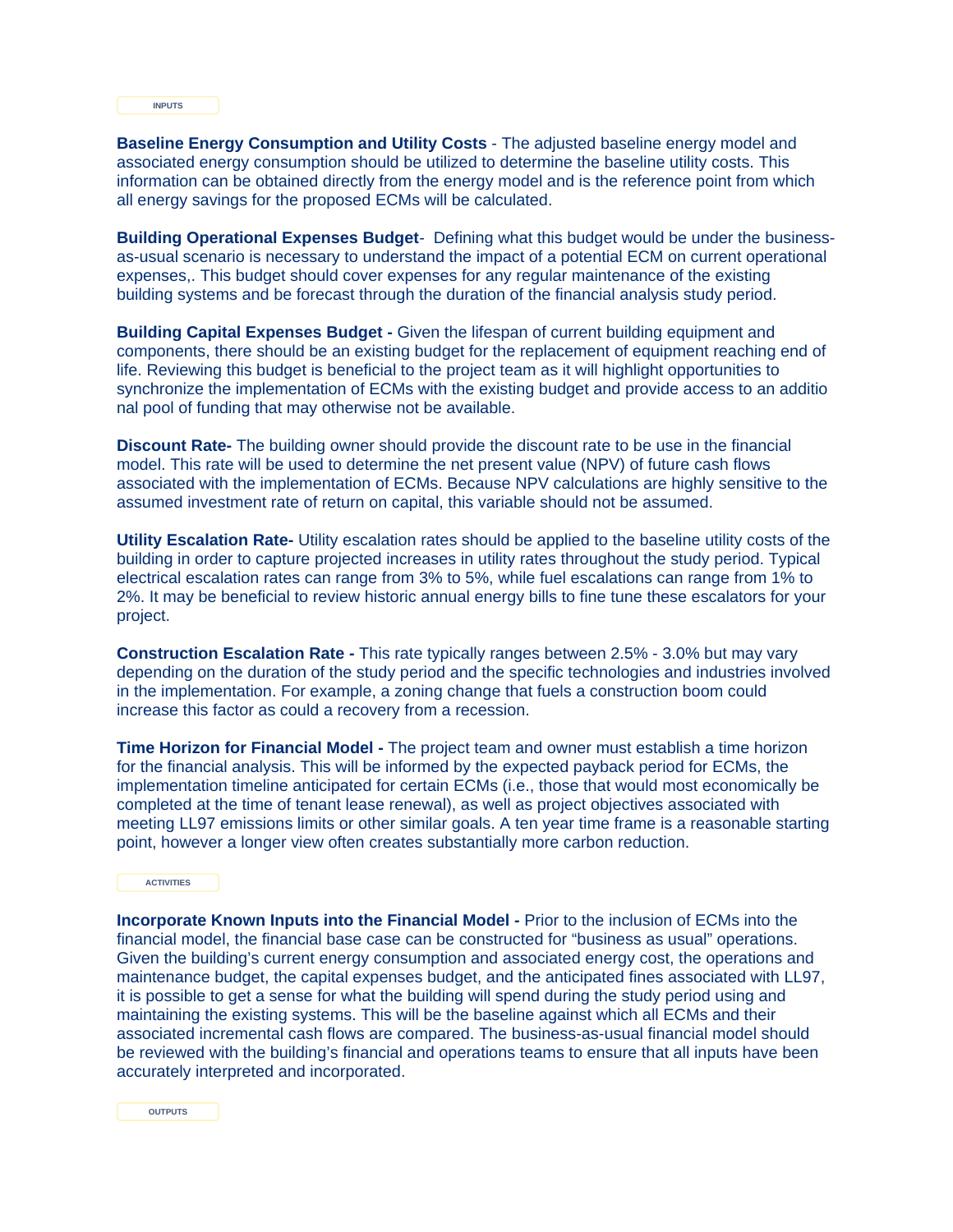**Net Present Value (NPV) of the Business-as-Usual Case -** Using all known information about the building (utility costs, repairs and maintenance budget, capital expenditures budget, anticipated LL97 fines) it is possible to calculate the NPV of business as usual operation. It is important for the project team to highlight to the client the cost of "doing nothing" or not implementing any ECMs as it relates to LL97 fines. This will be the financial baseline against which all proposed ECMs and ECM packages will be compared.

**KEY CONSIDERATIONS**

- **Select and Verify Financial Model Inputs -** The owner should be involved in the set up of the financial baseline model to ensure the correct inputs are used. The owner will need to provide the project team with the discount rate to be used for the analysis, the current maintenance and capital expenditures budget, and can provide input on the recommended study period and construction escalation rate.
- **The Business-As-Usual case should also consider the cost of inaction** There is a cost to inaction. Cities are increasingly following New York City and limiting or increasing the cost of carbon emissions from large buildings. Over time, equipment will age and require replacement, while tenant expectations will evolve. Buildings that do not plan for decarbonization are taking on risk they have not quantified.
- **Time horizon for financial model should be as long as possible** The longer the time horizon, the more optimal carbon reduction strategies will emerge. A minimum of 10 years is recommended for this type of analysis.

#### [Back to Table of Contents](#page-0-2)

### <span id="page-2-0"></span>Obtain Pricing and Conduct Preliminary Economic Analysis of ECMs

#### [Back to Table of Contents](#page-0-2)

Once pricing and energy cost savings are obtained for every ECM, a preliminary calculation of the net present value (NPV) can be performed. This will give the project team immediate insight into the economic viability of the proposed measures, although these values should be used only as indicators at this point. The final NPV calculation should also include maintenance implications, rebates, and LL97 fine avoidance. Nonetheless, these preliminary NPV values along with the carbon reduction impact of each measure can be used to assess and refine the final list of recommended ECMs.

The steps in this section can be summarized as:

- Develop preliminary estimates of capital, operational, and maintenance costs associated with each ECM identified in the technical analysis.
- Using the same discount rate for the base case analysis, calculate the NPV of each ECM to get an initial sense of its energy and carbon reduction potential that meets business needs.

**INPUTS**

The financial baseline model is the point of reference for all subsequent analysis of proposed ECMs. Any energy cost savings associated with an ECM will be deducted from the baseline energy cost.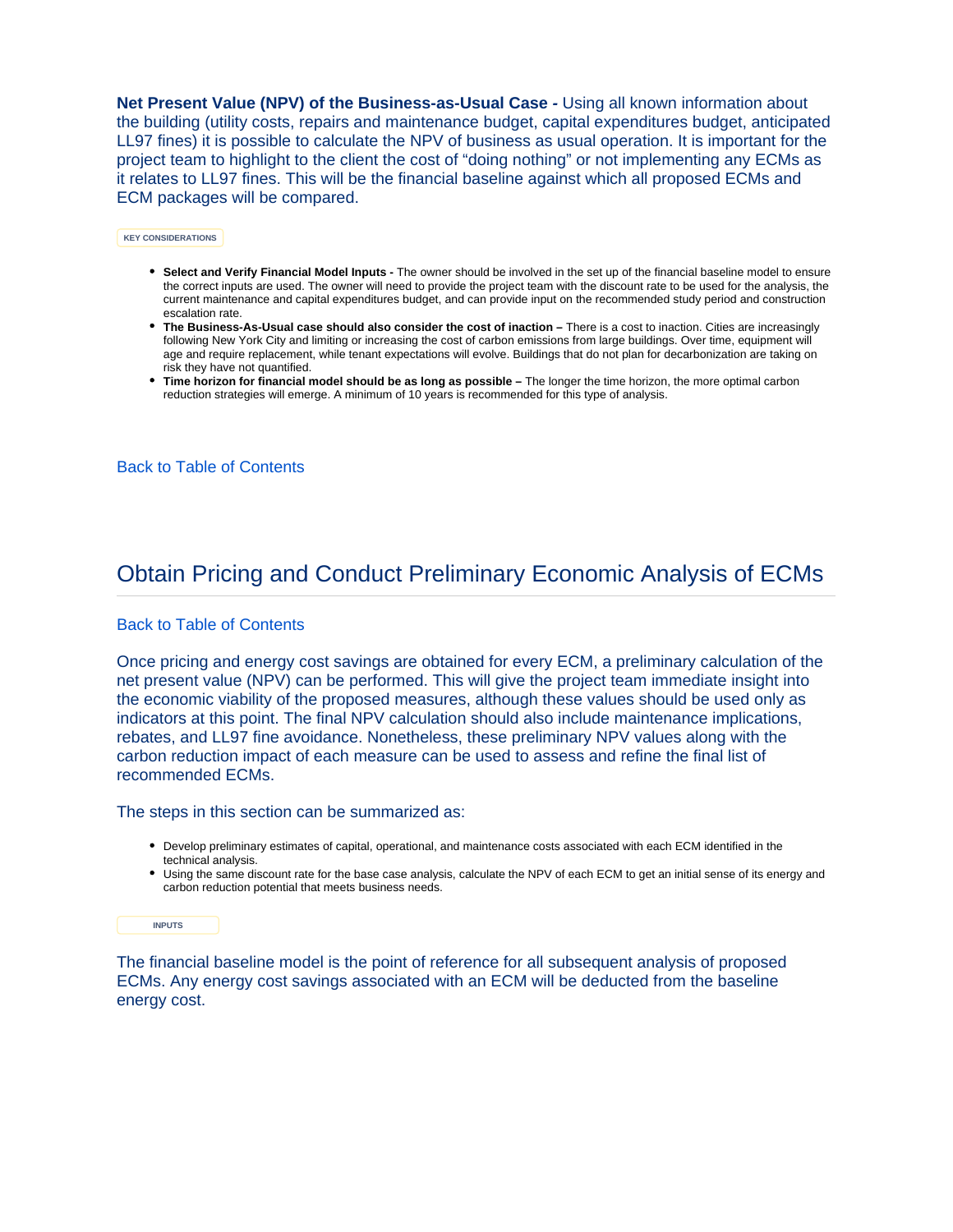**Preliminary ECM Energy Savings and Energy Cost Savings-** Once each individual ECM has been run in the energy model, energy consumption and savings information will be available. Utility cost outputs can be used to calculate the associated energy cost savings of each measure. The energy consumption savings of each measure will be deducted from the baseline to calculate the overall reduced energy consumption of the proposed model for every year of the study period. The energy cost savings will be used as a critical input in the calculation of the NPV for each measure.

**ACTIVITIES**

**Distribute Energy Cost Savings for All ECMs -** Energy savings and associated energy cost savings should be distributed across the implementation timeline for each ECM. For example, if a measure is intended to be implemented over the course of tenant lease roll, then the anticipated savings would be distributed across those years as opposed to realized all at once. Utility cost escalators should be applied to ensure that the savings associated with increasing utility rates are captured appropriately. Accurate distribution of the energy cost savings across the study timeline will impact the NPV calculation for each ECM.

**Determine Capital Costs for All ECMs -** The capital costs of all ECMs will need to be captured in the financial model as it is a critical input into the net present value (NPV) calculation. Pricing quotes can be obtained directly from an equipment vendor, but should also capture costs associated with controls and integration into the BMS, as well as associated installation costs.

For example, while a vendor may be able to easily calculate the cost for replacing insulation on a piping riser, the true of cost of the measure may need to include the cost of removing and replacing the shaft wall and any potential asbestos abatement work. If the existing insulation is in poor condition and needs repair soon, the ECM cost might simply be the cost differential between restoring the original insulation value and improving it as well as the NPV impacts of an accelerated timeframe of the overall expenditure. For this reason, general contractors or cost consultants should be involved in determining the full cost of an ECM.

Pricing information can also help inform the details and development of the ECMs. The equipment vendors or cost consultants may have suggestions on how to reduce cost of ECMs while preserving the design intent and performance of the measure. Cost consultants should also provide input on which ECMs should be implemented together to reduce costs associated with general conditions.

**Calculate Preliminary NPVs for All ECMs -** Pricing information and utility costs savings from the energy model can be used to quickly calculate a preliminary NPV value for each ECM. This will provide deeper insight into the financial performance of the ECM and allow for comparison between ECMs.

While this information is helpful for the further development of ECMs and the sequencing and packaging exercise, the project team should remember that these are not the final values. The complete NPV calculation should include maintenance cost implications, potential rebates and incentives, and anticipated LL97 fine avoidance which may change the financial picture of individual measures.

Necessary capital work that does not have an energy efficiency or carbon emissions benefit and can be superseded by a proposed ECM should be included in the BAU cashflow analysis in order to avoid underrating the potential performance of proposed ECMs. This is another reason it is critical to know of all planned or required major capital expenditures in the BAU case.

**OUTPUTS**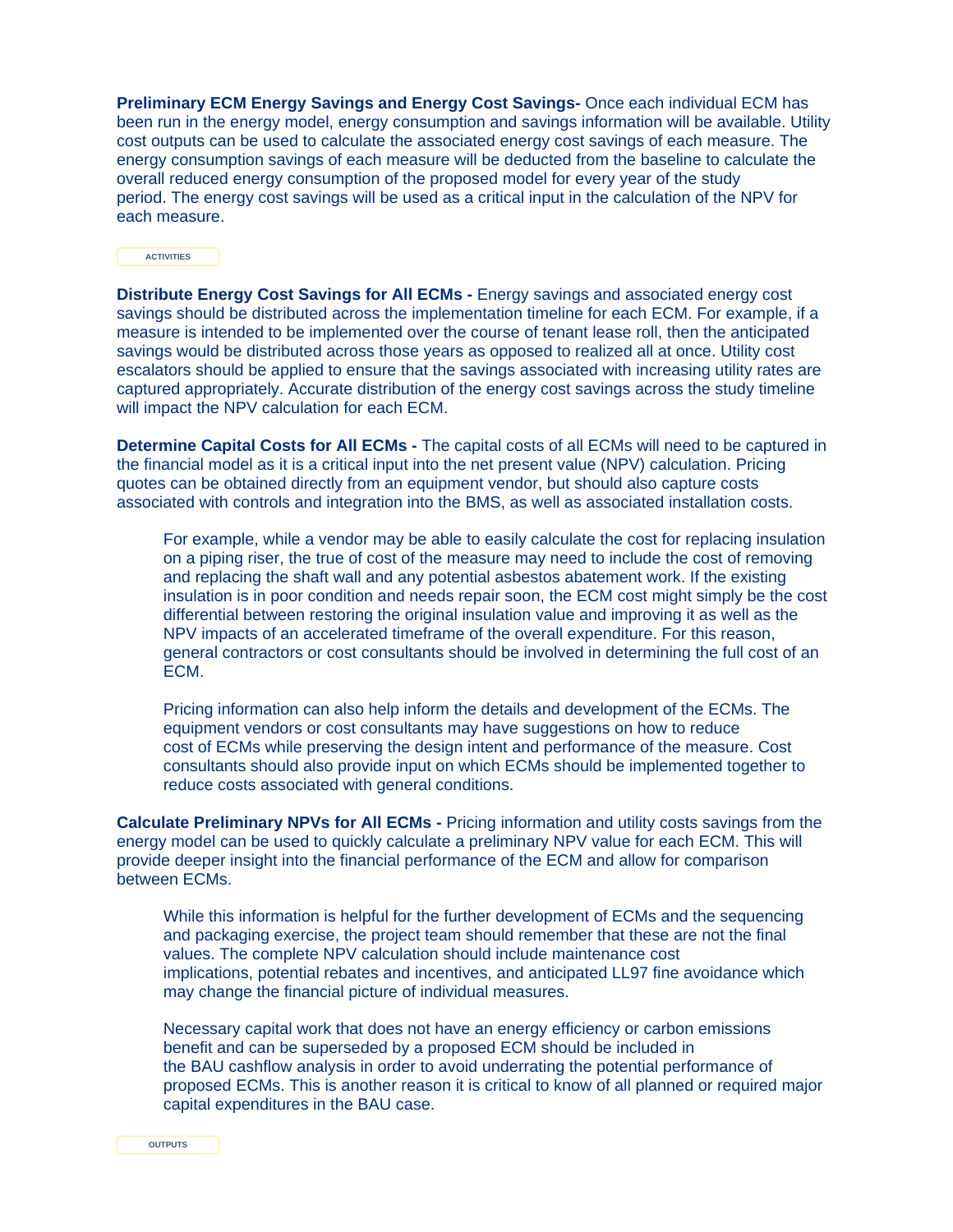#### **Analysis of Capital Costs and Energy Cost Savings for All ECMs -** The analysis of initial capital costs and energy cost savings for all ECMs under evaluation can provide the project team with useful feedback about which measures provide standout savings and conversely, costs.

- For ECMs with high capital costs, review the pricing estimate in detail and ensure that costs are not being accounted for twice. Reach out to the cost consultant and see if there is any way to alter the implementation of the ECMs to consolidate and reduce first costs.
- For ECMs with high energy cost savings, review the savings with the energy modeler to ensure that assumptions are as accurate as possible and not inadvertently inflating the cost savings results. Energy cost savings results should be reviewed in tandem with carbon emissions reduction values to understand how these values are correlated.

AS001 - Phase 2A3 - EXF Heat Reclaim



Source: ESRT energy cost savings of each of the ECMs.

**NPV for All ECMs** - Individual NPV results for all ECMs are beneficial for the quick assessment and comparison between ECMs. The magnitude of the NPV and its sign (positive vs. negative) helps the project team understand the size of the prize and the ease of capture. These values will be used to inform the packaging process described in the Group, Sequence, and Package ECMs section.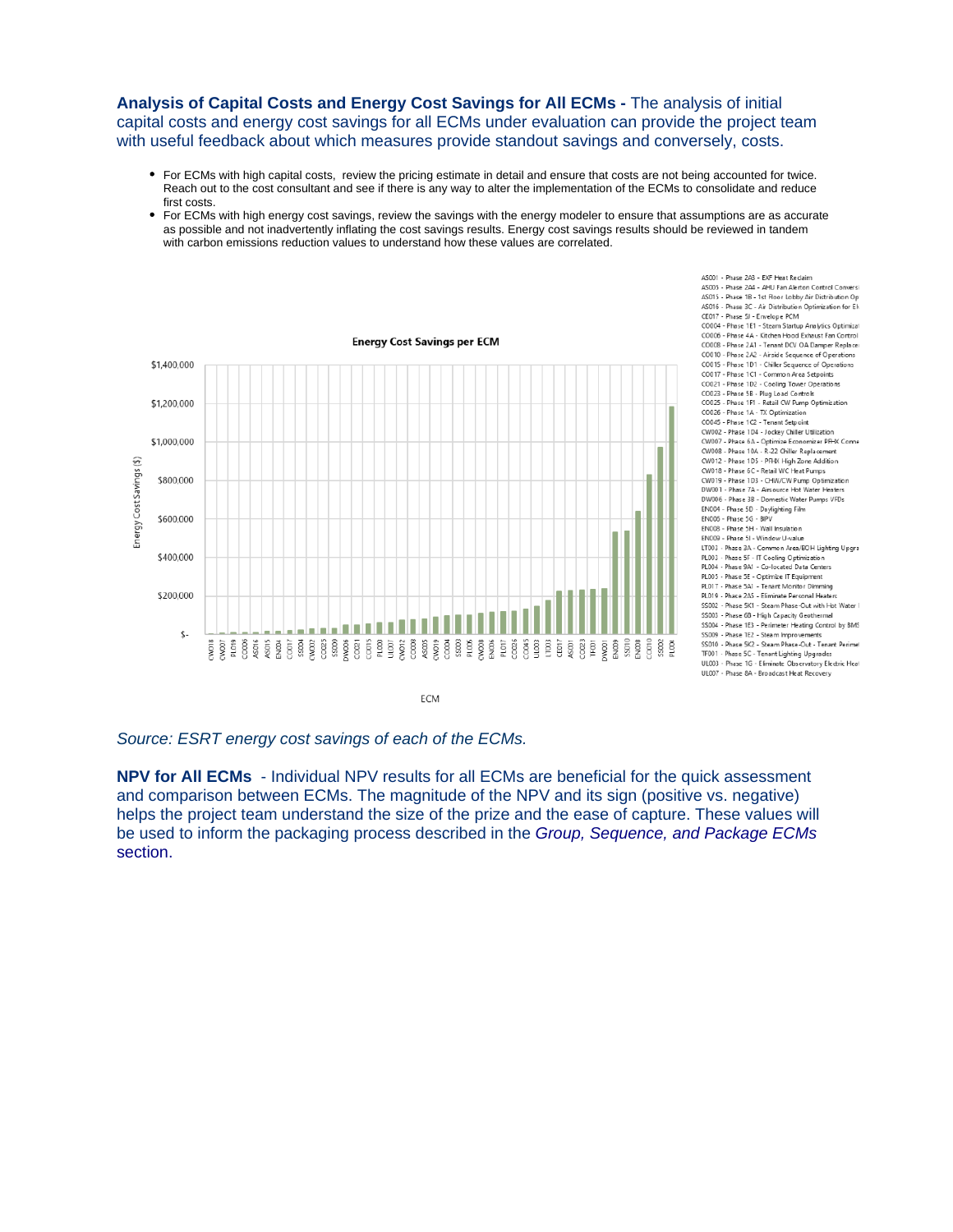

AS001 - Phase 2A3 - EXF Heat Reclain

#### Source: ESRT, the net present value of all the ECMs

**IN PRACTICE - CASE STUDY EXAMPLES**

| <b>Playbook Partner</b>      | <b>Deliverable</b> |
|------------------------------|--------------------|
| <b>Empire State Building</b> | <b>Click here</b>  |
| 100 Avenue of the Americas   | ∣ Click here       |

**LESSONS LEARNED & KEY CONSIDERATIONS**

**Determining the cost effectiveness of a decarbonization plan requires more than simple payback calculations –** Cost effectiveness is about more than simple payback calculations. It is about finding the most cost effective pathway to decarbonization, not just "combining ECMs to find payback". Finding the most cost effective pathway to decarbonization entails identifying the ECMs necessary to decarbonize and then the development of a realistic plan that accounts for real estate disruptions, existing equipment end of useful life, and CapEx/OpEx financing realities to identify an ECM phasing schedule that balances change and asset continuity.

[Back to Table of Contents](#page-0-2)

## <span id="page-5-0"></span>Refine Projections and Make Recommendations

[Back to Table of Contents](#page-0-2)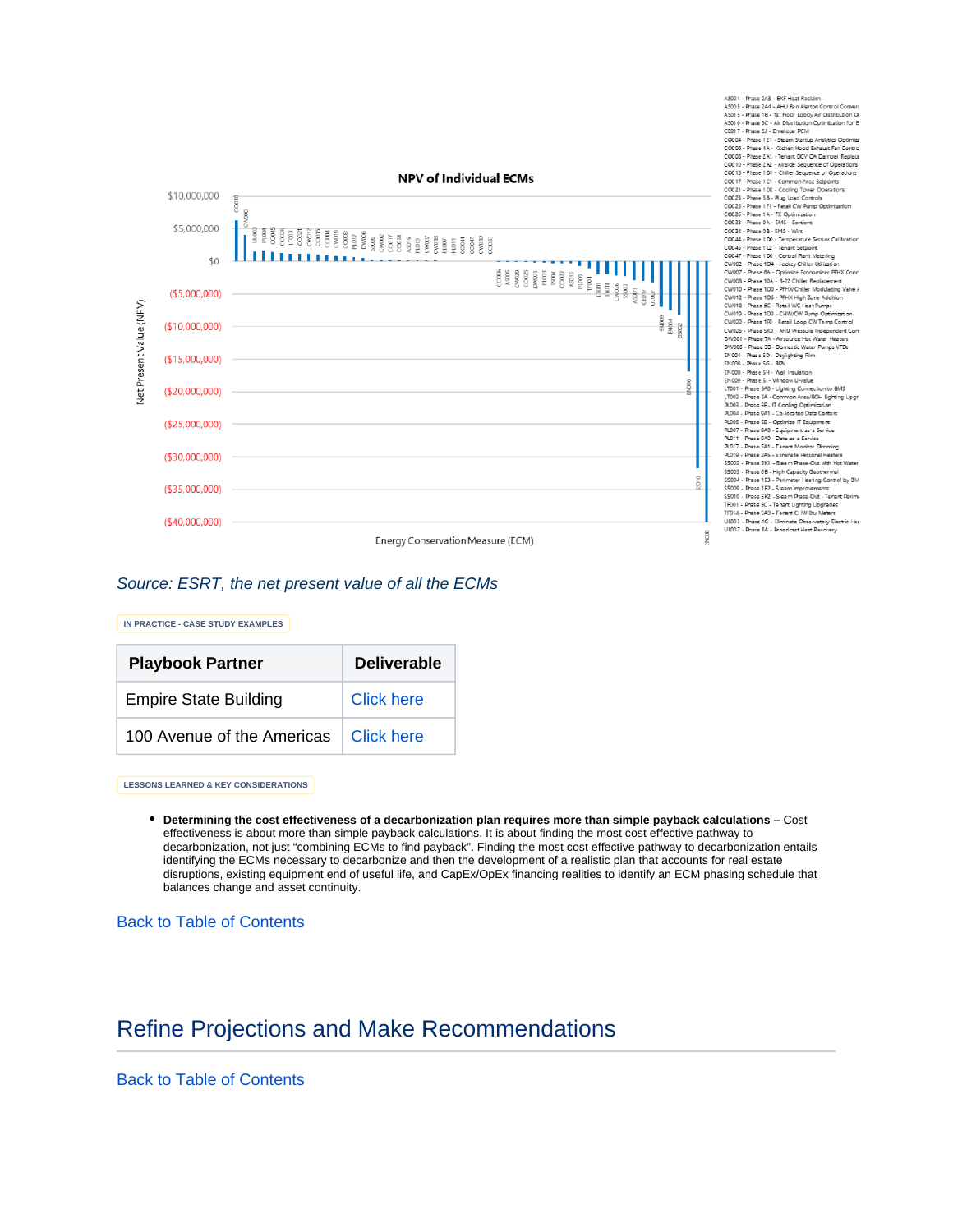The complete techno-economic analysis of the ECMs is developed by including the final energy modeling results – in the form of energy, utility, and carbon savings - and revised estimates of costs to update and expand the financial model. This includes revised energy costs, maintenance costs, LL97 fines, refined capital and implementation costs, incentives, and any other costs /savings the team believes will be incurred. The team will need to use judgement, past experience, experienced advisors and those familiar with local labor, permitting and logistics costs. These parameters will be used to calculate the NPV of each ECM proposed, and as well as for each package under consideration. Once all costs and benefits have been identified the team can create final versions of the analysis charts for the ECM and ECM packages that allow the team to evaluate the tradeoffs between greater CO2e reduction and NPV impact, LL97 fines and the impact of grid decarbonization. Along with the carbon reduction potential of the packages, these results will be evaluated against the project objectives. At the end of this exercise the project team should determine which package they will recommend to the client based on an optimization of cost, carbon reduction, and achieving the pre-established project objectives.

The steps in this section to get to the final recommendations can be summarized as:

- Segment the ECMs by using a simple matrix that differentiates between the magnitude of the carbon reduction and the NPV impact. Doing so will help focus the team on the largest impact measures and stimulate problem solving for those measures that could have a large potential impact, but are not currently NPV positive. For example, prioritizing measures that reduce load on HVAC systems, so that smaller HVAC systems can be utilized, improving the NPV.
- Create ECM packages that are logically grouped by implementation sequence, subsystem co-dependencies (e.g. air-side improvements), cost savings (e.g. open a wall once) and the potential to increase CO2e reduction while still meeting financial targets (e.g.  $NPV >= 0$ ).
- Calculate the NPV of these packages and compare to the base case financial model and the carbon reductions.

#### **INPUTS**

**Updated Energy Savings and Energy Cost Savings -** Energy savings and energy cost savings for each measure and each package under consideration should be updated and added to the financial model. These are direct outputs from the final modeling results from Workstream 2 "High Resolution Energy Modeling and CO2 Analysis".

Note that the same ECM may have different energy savings associated with it in different packages depending on which ECMs are included within the package. The energy cost savings should be applied across the study period according to the implementation timeline and the project team should consider delaying the savings by six months to one year, taking care not to "claim" savings too early. Appropriate utility cost escalators should be applied to all cost savings.

**Updated Capital Costs** - Capital costs for the final refined ECMs should be updated and added to the financial model. These costs should be reviewed by the engineering team to ensure that all scope has been captured and that pricing components are not redundant. For example, while it is important to capture costs associated with general protection and clean up, these costs should be consolidated for all measures intended to be implemented at the same time, such as during tenant lease turnover. Any allowances and contingencies should be carefully reviewed for applicability. Current contracts with BMS companies should also be reviewed to determine whether controls or sequence of operations upgrades will be charged to the client or are already included in the contract.

While it is important to capture the full extent of the capital costs for each measure, inflated costs run the risk of distorting the final results. This could be the difference between implementing or foregoing a particular ECM. Capital costs for each ECM should be distributed across the implementation timeline as is appropriate. Construction escalators should be applied to all cost estimates to capture the impact of implementing an ECM in the near term vs. toward the end of the study period.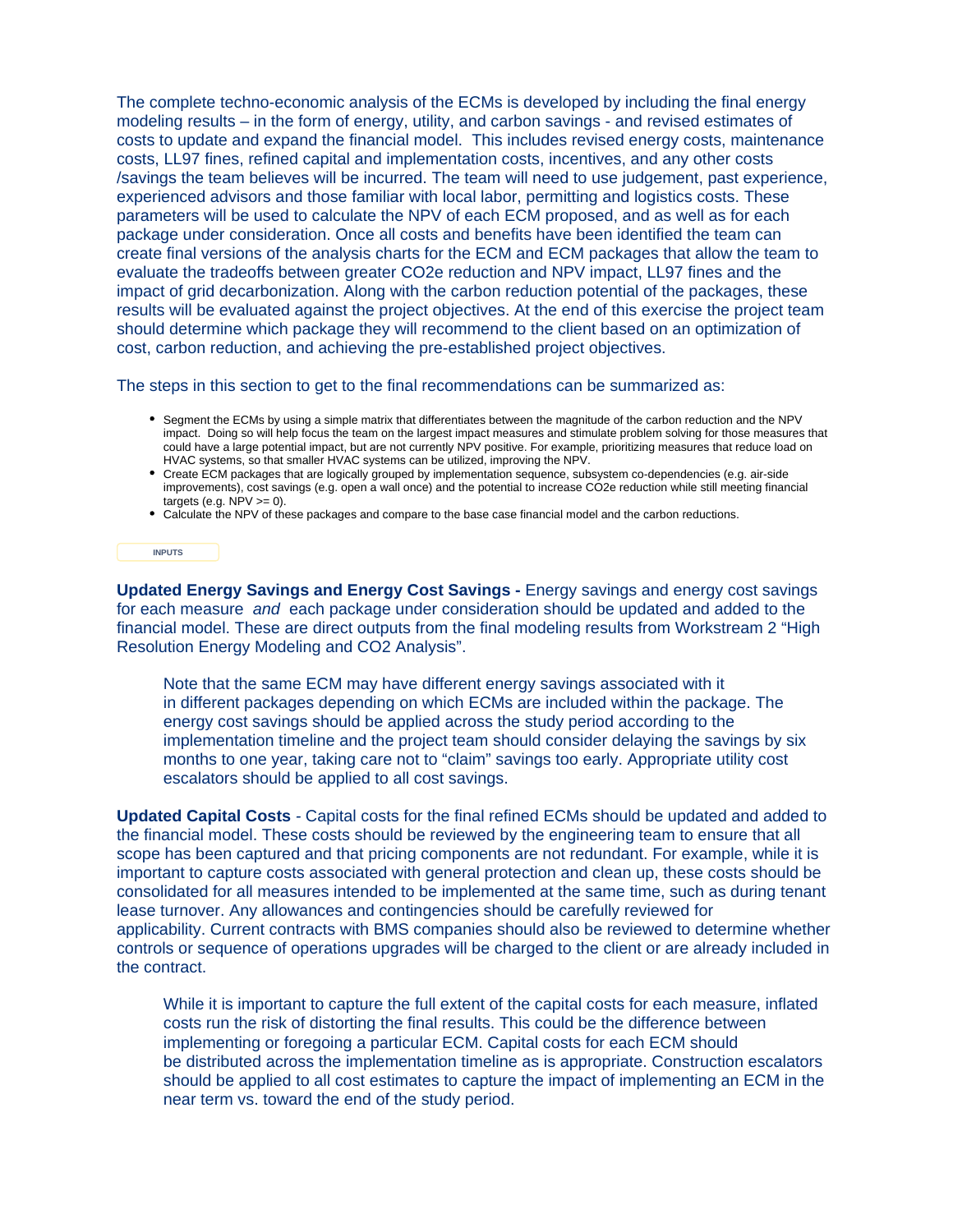**Repairs and Maintenance Costs** - All impacts and adjustments to the current maintenance and repairs budget as a result of ECM implementation should be accounted for in the financial model. If an ECM is expected to reduce repairs or maintenance costs (e.g., upgrade and replacement of dilapidated equipment, automation of manual processes, etc.) then these incremental savings should be included in the financial calculations. Some ECMs may also increase maintenance costs if they include the addition of new systems or components that require maintenance. These costs and savings should be applied annually as is appropriate.

**Incentives and Rebates -** Well-established incentives programs and rebates may also be considered in the financial model. Although these incremental savings are not guaranteed in the future, certain incentives are predictable and reliable enough that they can reasonably be included with low risk. For example, incentives for lighting upgrades are fairly predictable. Specialized incentives programs for new technologies with large carbon reduction potential should be considered as they may significantly improve the financial performance of the measure. For example, studying and pursuing incentives associated with heat pumps may reduce the payback time or improve the NPV of heating electrification measures.

**Carbon Emissions Reductions -** Carbon emissions reductions for each ECM under consideration should be included in the financial model. These are direct outputs from the final modeling results from the Energy & Carbon Modeling section. These reductions will be applied according to the implementation timeline, in order to calculate the annual carbon emissions, cost per ton of CO2, and cumulative carbon reduction impact of each package.

**LL97 Emissions Limits and Other Project Benchmarks -** The LL97 building emissions limits for the years 2024-2029, 2030-2034, and 2035 and beyond will be needed in order to assess projected compliance with the law, and project future fines/fine avoidance for 2024-2029 and beyond. Other significant project benchmarks and objectives should be brought into the review of the final results to compare the performance of each package against these metrics. For example, 40%, 50% and 80% reduction of carbon emissions from a 2005 baseline are common benchmarks.

#### **ACTIVITIES**

**Project Annual Carbon Emissions for All Packages -** Annual carbon emissions are calculated by multiplying the annual energy consumption of the building by the associated carbon coefficient for the fuel source. Annual emissions should be calculated for the BAU baseline, as well as for each package under consideration so that these projections can be compared to the LL97 limits and other project objectives.

**Calculate LL97 Fines and Fines Avoided** - LL97 fines are calculated by determining the difference between the building's annual emissions (tCO2e) and the calculated emissions limit for the building (tCO2e) and multiplying the difference by the fee of \$268. Therefore, one needs to determine the building's emissions limits for the applicable years, as well as the projected annual carbon emissions. Annual carbon emissions are calculated by multiplying the energy consumption of the building by the associated carbon coefficient for the fuel source. Fine avoidance can be calculated by using the projected future energy consumption for the building as the proposed ECMs are implemented.

Although building emissions limits can be calculated for the years 2024-2029 and 2030-2034, and an ultimate limit has been included in the law for the time period between 2035 and 2050, carbon coefficients are currently not available for the years 2030 and beyond. While carbon coefficients for fuel sources like natural gas and steam may remain relatively stagnant throughout this time period, the electrical grid coefficient is expected to change as the grid decarbonizes. Until these carbon coefficients are established by the legislation, only projections can be used in their stead.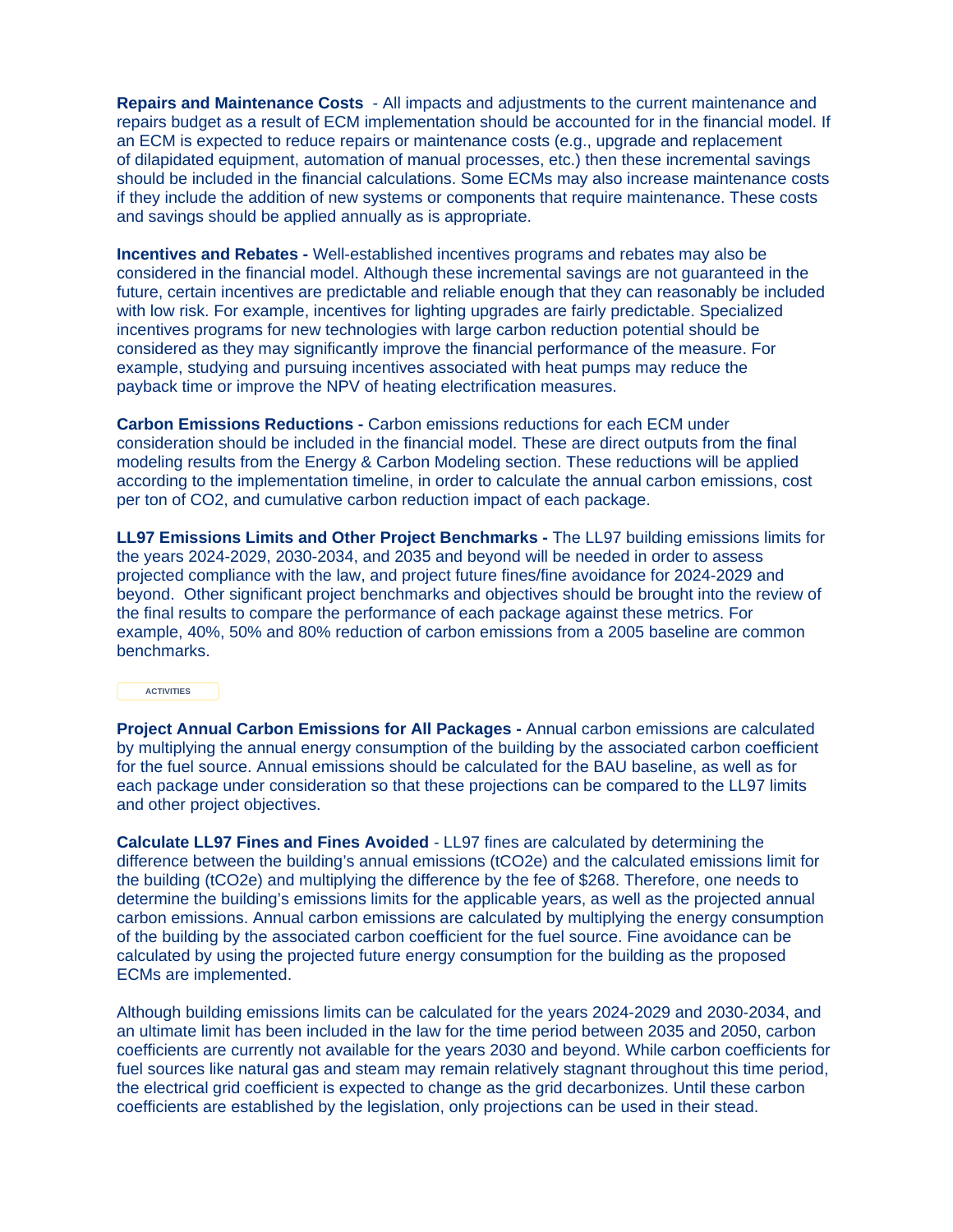**Calculate NPV for ECMs and Packages -** The NPV calculation for each ECM should be revised and expanded to include the updated energy cost savings and capital costs, as well as the maintenance costs, incentives, and the contribution of any LL97 fines avoided. Once the NPV for each measure is calculated, the NPV for each package can be calculated as the sum of all the NPVs of the ECMs included in the package.

**Calculate Additional Financial Metrics -** Simple payback for each ECM and package can also be calculated by taking the capital costs, subtracting one-time deductions from incentives, and dividing by the total energy cost savings and other annual savings like maintenance and repairs savings. It is important to note that this simple payback does not factor in the implementation timeline for the measures which may prolong the payback period if it takes several years for the measures to be completely executed. Also important to consider when evaluating the payback for an individual measure is how it compares to the useful life of the proposed ECM. Large paybacks for an ECM should not be discounted if they occur within the useful life of the system.

Another useful metric is the cost per ton of carbon dioxide equivalent reduced  $$(\text{*(tCO}_e)$ . This can

be calculated for each ECM as well as for the each package as a whole. This is a helpful metric that can be used to identify which ECMs are particularly effective at reducing carbon given their cost and can be used to refine which ECMs are included in the different packages.

**OUTPUTS**

**Annual Carbon Emissions for All Packages -** The projected annual carbon emissions for all packages should be graphed for each year of the study period. Any relevant project objectives (e. g., avoiding fines under LL97, 80% carbon emissions reduction from 2005 baseline, etc.) should be overlaid on these results to evaluate which packages achieve the stated goals. It may be the case that only some of the packages meet all the project's carbon reduction objectives. This analysis is important to determine the level of technical intervention required at the building scale.

**NPV vs. CO2 Reduction -** The primary financial output of the model will be the NPV value for each package, which can be compared with the associated cumulative carbon emissions reduction over the study period.

Packages with a positive NPV appear to outperform the owner's rate of return from other investments. Packages with a negative NPV appear to underperform the owner's expectations for alternative uses of funds. It is important to note that packages with a negative NPV may still show simple payback well within the useful life for the associated investments.

**Techno-Economic ECM Package Recommendation -** Based on the above results, the project team should recommend a package for implementation by the client. The owner must decide how close to NPV neutral they want to get compared to maximizing NPV, which does not necessarily lead to CO2 minimization, and weigh these financial considerations with other relevant project goals.

Beyond the NPV for each package, it may be necessary to extract the annual cash flows from the financial model for presentation to the client (e.g., annual capital costs, energy cost savings, incentives, etc.).

The project team should investigate, and the owner consider financial engineering in their decision making. ESCOs or selling and leasing back an ECM can bring cost savings forward in time while reducing the overall cashflow benefits to the owner over a term.

**IN PRACTICE - CASE STUDY EXAMPLES**